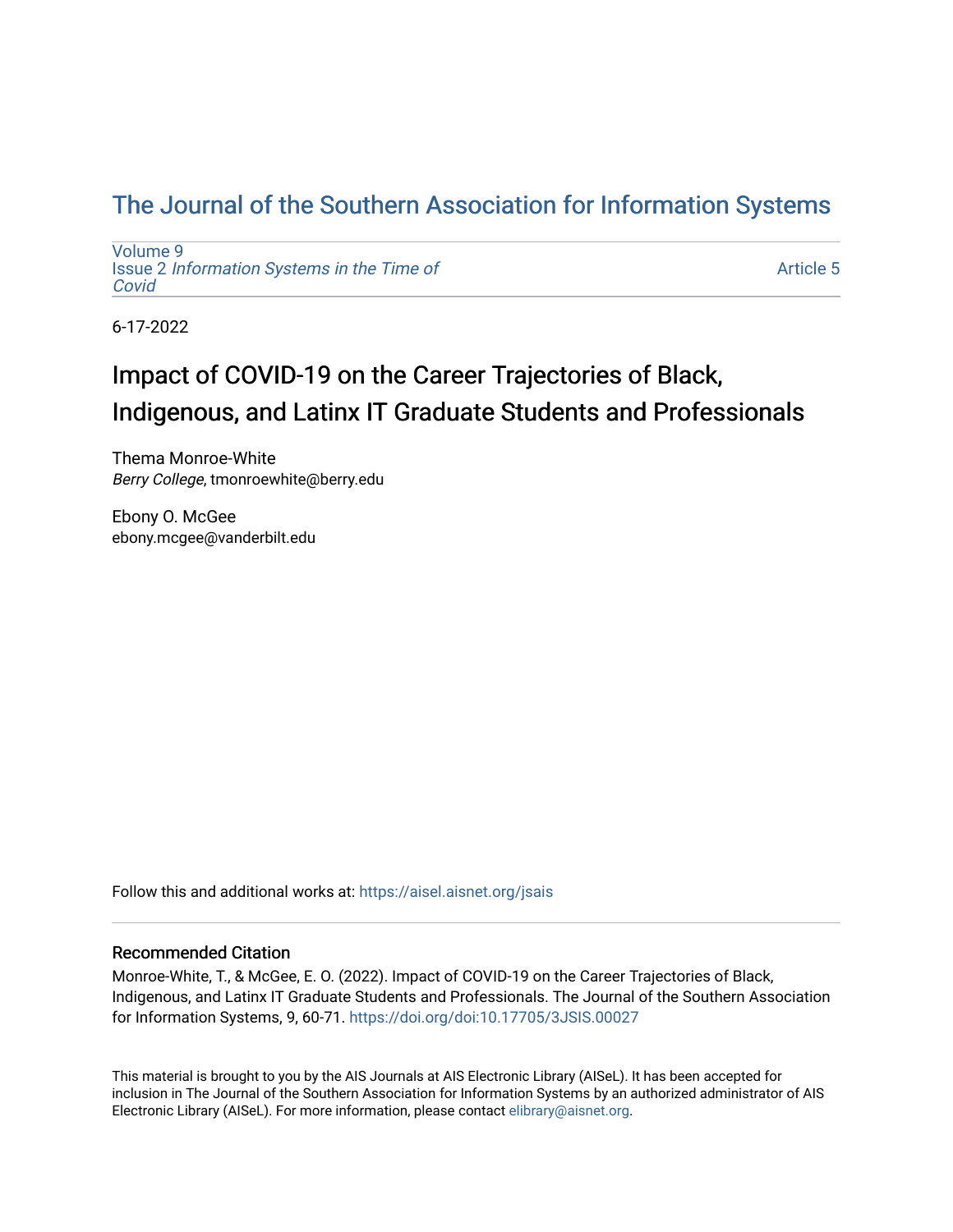### Impact of COVID-19 on the Career Trajectories of Black, Indigenous, and Latinx IT Graduate Students and Professionals

#### Cover Page Footnote

This material is based upon work supported by the National Science Foundation under Grant No. 1940055. Any opinions, findings, and conclusions, or recommendations expressed in this material are those of the author(s) and do not necessarily reflect the views of the National Science Foundation.

https://doi.org/doi:10.17705/3JSIS.00027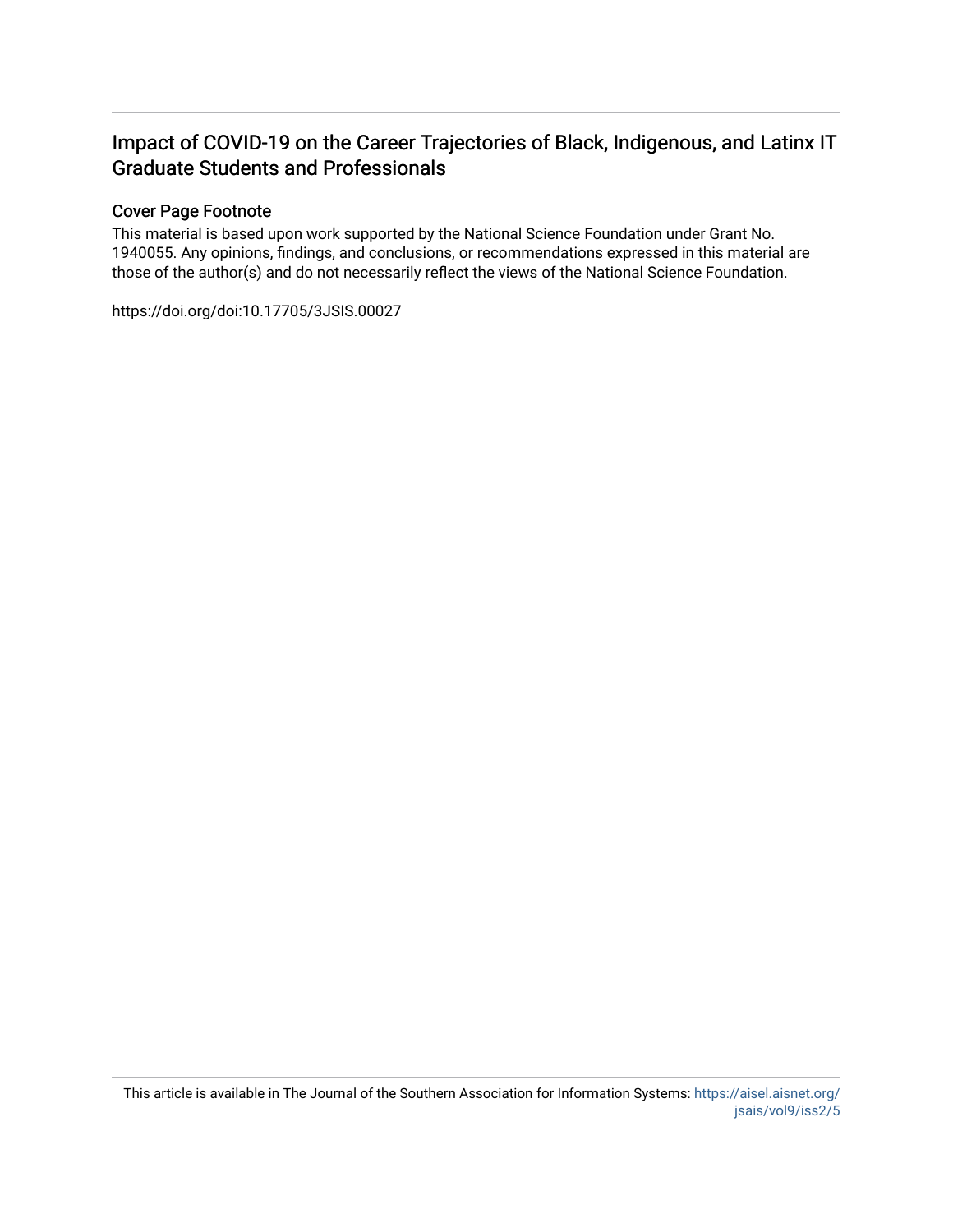#### **ABSTRACT**

This study utilizes an explanatory sequential mixed-methods design to examine the impact of COVID-19 on the career trajectories of information technology (I.T.) graduate students and professionals of color. Building on individual differences theory in the initial quantitative phase, data from a national survey of 356 STEM graduate students and professionals of color (Black, Indigenous, and Latino) were analyzed to investigate intersectional differences among I.T. and non-I.T. STEM graduate students and professionals by race/ethnicity, gender, and socioeconomic characteristics. Findings suggest differential impacts of COVID-19 on I.T. graduate students and I.T. professionals. Among STEM graduate students, financial strain significantly affected their career plans, whereas among professionals, gender was a significant predictor. Qualitative evidence from I.T. respondents clarified quantitative findings. I.T. graduate students (n=239) were more concerned about research setbacks and career instability, while I.T. professionals (n=117) were concerned with setbacks in professional roles and networks, work/life stability, and increased desires for entrepreneurship.

#### **Keywords**

COVID-19, I.T. careers, graduate students, race, ethnicity, individual difference theory, career trajectories, interrupted doctoral education

#### **INTRODUCTION**

The COVID-19 pandemic has generated new opportunities and challenges, and heightened expectations of information technology (I.T.) solutions and workers in healthcare delivery (i.e., telehealth), work (i.e., digital, and remote), and education (i.e., online and hybrid) (Rai, 2020). However, few studies have explicitly centered on the impact of the pandemic on I.T. professionals (Arshad, 2020). The I.T. workforce social inclusion literature has demonstrated that students from marginalized populations (e.g., women of color) are less likely to enter and persist in I.T. fields (Ashcraft et al., 2016). In fact, according to 2018 Equal Employment Opportunity Employment statistics, the information and data processing sector is 87% male and 63% White, while just 9% of professionals are Black and 8% are Latino.<sup>1</sup> Therefore, increasing the diversity of the I.T. workforce depends in large part on recruiting and retaining Black, Latino and Indigenous master's and doctoral students and professionals with a sustained commitment to the field. By identifying how diverse groups of I.T. workers respond to and identify longstanding and now more pronounced systematic barriers in the field because of COVID-19, solutions can be framed from a perspective where race is no longer ignored within IT equity framings. Therefore, understanding the impact of this pandemic on the current and future I.T. workforce is critical. This study contributes to the social inclusion and COVID-19 literatures, by investigating the impact of the COVID-19 pandemic on the future career plans of underrepresented and minoritized (i.e., Black, Indigenous, and Latino) information technology (I.T.) graduate students and professionals.

#### **THEORETICAL BACKGROUND**

The term social inclusion has contested meaning (Gidley, et al., 2010). The term has been used to investigate macrolevel issues of poverty alleviation and economic performance (Oxoby, 2009) and micro-level topics of individual identity markers (i.e., national, ethnic, gender etc.) and sense of belonging (McCrone and Bechhofer, 2008). Although there appears to be no consensus on a single definition of social inclusion, an exploration of social inclusion research within the information technologies literature reveals a robust yet emerging literature pertaining to sources of variation in I.T. career interest and persistence based on one's identity (Windeler et al., 2018). As noted by Trauth and Howcroft (2006), "[s]ocial exclusion arises from social inequalities and in every population, there are groups who remain underrepresented in the information technology profession...". Trauth's *Individual Differences Theory of Gender and I.T.*; provides a framework capable of explaining barriers and biases affecting the full participation of traditionally marginalized groups in the information technology workforce. However, this paper extends this gendered framing to include factors of race/ethnicity (Cain & Trauth, 2013) and expands the *identity* and *environmental influences* dimensions to examine the ways in which the COVID-19 pandemic and other

<sup>&</sup>lt;sup>1</sup> See U.S. Equal Employment Opportunity Commission (EEOC). (2018). Job Patterns for Minorities and Women in Private Industry (EEO-

<sup>1</sup> Public Use File). [Washington, D.C.] https://www.eeoc.gov/sites/default/files/2020-10/EEO1%202018%20PUF.xlsx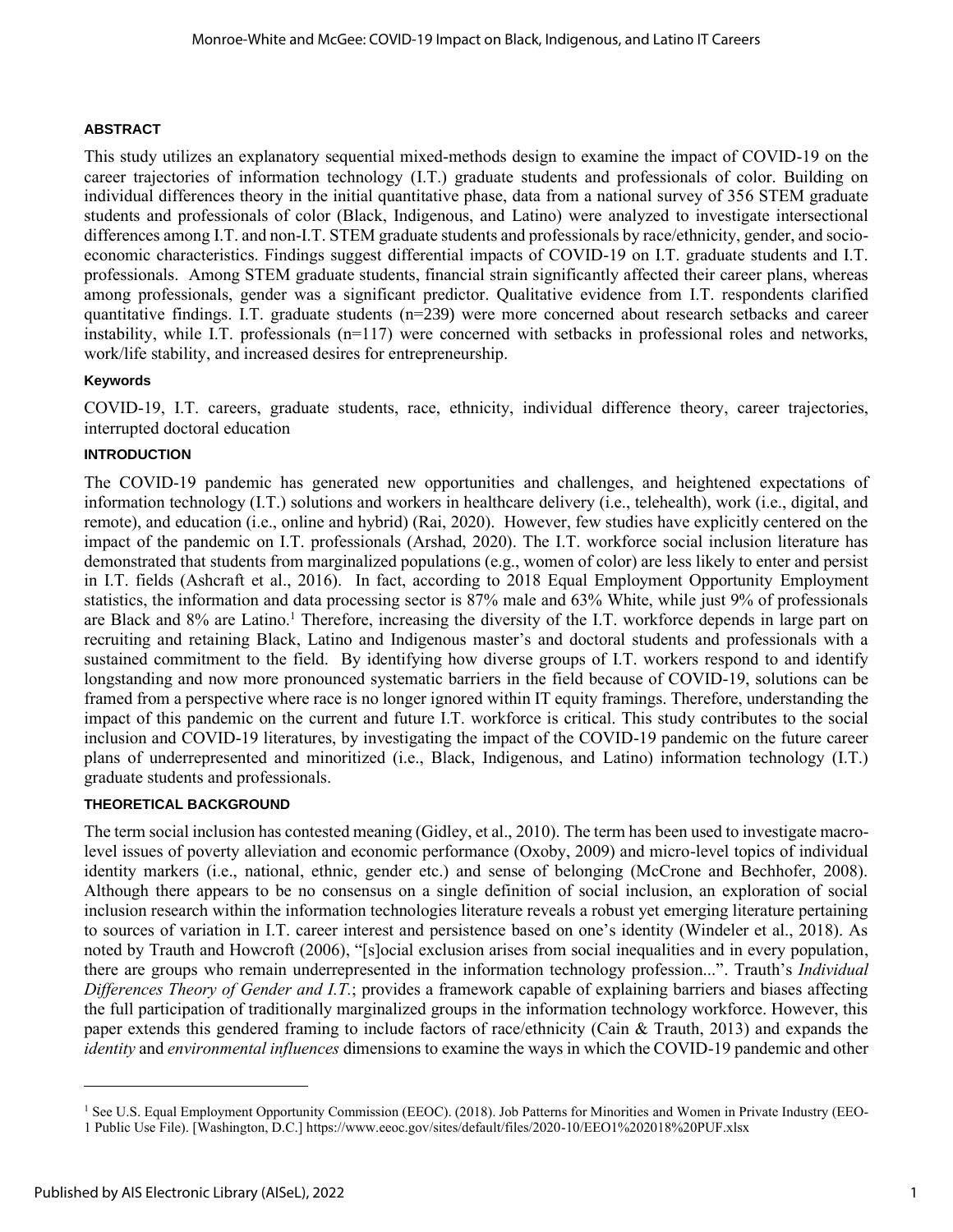structural barriers are influencing the current and future Black, Indigenous and Latino I.T. workforce (Trauth, et al., 2016). Adopting the broad definition of information technology as "the study, understanding, planning, design, construction, testing, distribution, support and operations of software, computers and computer-related systems that exist for the purpose of data, information and knowledge processing" (IF4IT, 2012), this manuscript seeks to understand the combined impact of the global pandemic and historical racism on the future career plans of Black, Indigenous and Latino I.T. professionals.

The COVID-19 literature to date has focused on the technologies that have gained rapid adoption in all aspects of the economy from virtual web conferencing and mobile tracking systems (Urbaczewski & Lee, 2020) to telehealth (Singh et al., 2020). The COVID-19 education literature has focused primarily on highlighting the opportunities and challenges associated with hard pivots to virtual instruction and e-learning (Hasan & Bao, 2020). These studies are critical for unpacking the socio-technical complexities associated with the delivery of educational content via hybrid and fully online modalities across disciplines and the globe. However, we also know from the social inclusion literature that shifts in the I.T. career and future employment landscape will not affect all organizations, workers, or individuals equally. Early career women and working parents in academia have been especially negatively affected due to the disproportionate engagement in childcare responsibilities and the history of income inequality (Fulweiler et al., 2021). Meanwhile, employees in low-paying jobs were more likely to experience unsafe working conditions (Kantamneni, 2020). In higher education, the shift to online instruction with many campus labs closed has slowed and even stagnated research, which in turn impacts students' graduation and post-graduation career plans. Likewise, STEM companies and university departments implemented hiring freezes or canceled or reduced ongoing research projects and internships (Sahu, 2020). Meanwhile, Black and Latino STEM students, faculty, and other workers persistently experience the added burden of racism and systemic marginalization (McGee, 2020). It is against this backdrop that we propose to shed light on the impact of the pandemic on the career trajectories of I.T. graduate students (Levine et al., 2021), and professionals from underrepresented and minoritized backgrounds (Forakis et al., 2020). We sought to answer the following research question: *What impact has the COVID-19 pandemic had on the current and future career trajectories of Black, Indigenous, and Latino I.T. graduates and professionals?*

#### **METHODS**

In this explanatory, sequential mixed-methods design; quantitative data are analyzed first; followed by a qualitative analysis of open-ended items to relate back to quantitative findings. In the quantitative phase, evidence from a sample of 350 STEM graduate students and professionals of color (Black, Indigenous, and Latino) were analyzed to investigate intersectional differences among I.T. and non-I.T. STEM graduate students and professionals by race/ethnicity, gender, and socio-economic characteristics. The second qualitative phase involves an exploration of quantitative insights to further explain how future career trajectories are being shaped by the pandemic.

The data for this study were collected between May 2020 and December 2020 from a broader National Science Foundation (NSF) funded study targeting STEM graduate students and alumni of color (e.g., African American/Black, American Indian/Alaska Native/Indigenous, and Latino/Hispanic) about their future career plans. The *Supporting Innovations and Diversity among Entrepreneurs (SIDE)* survey developed by the authors was administered to students and graduates funded under the National GEM Consortium (GEM). The GEM Consortium's mission is to enhance the value of the nation's human capital by increasing the participation of underrepresented groups (African American/Black, American Indian/Alaska Native/Indigenous, and Latino/Hispanic Americans) at the master's and doctoral levels in engineering and science. Respondents selfreported their primary academic sub-disciplines (i.e., cloud computing, hardware security etc.) and/or role descriptions (i.e., CTO, technology architect etc.). To operationalize this broad definition of I.T., we utilize the North American Industry Classification System (NAICS) and Standard Industrial Classification (SIC) codes to evaluate responses. The following NAICS>SIC classification codes were utilized to classify respondents studying I.T. disciplines or working in I.T. fields, including: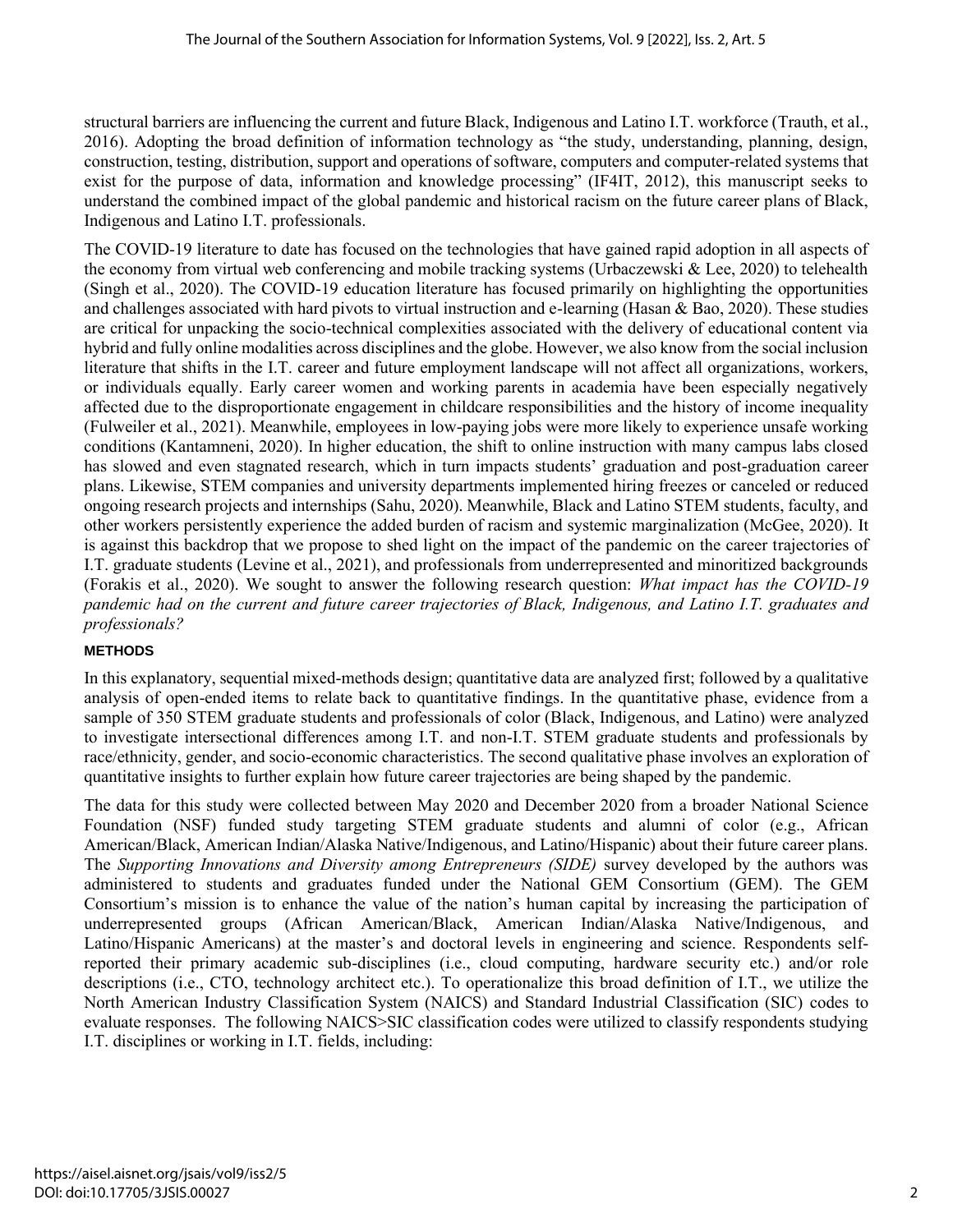*541512 - Computer Systems Design Services* 

- 7373 Computer Integrated Systems Design (e.g., office automation computer systems integration design services; Computer systems integration design consulting services)
- 7375 Information Retrieval Services (e.g., online or remote database information retrieval)

*518210 - Data Processing, Hosting, and Related Services*

- 7374 Computer Processing and Data Preparation and Processing Services (e.g., data processing)
- 7379 Computer Related Services, Not Elsewhere Classified (e.g., database developers, requirements analysis and computer hardware)

To avoid confusion with other closely related fields, responses from individuals for whom computer science or engineering (including software engineering, biotechnology, or nanotechnology) is their primary area of study were included in our non-I.T. STEM comparison group. However, in nascent fields, where the NAICS or SIC codes lacked sufficient detail for classification (i.e., machine learning and artificial intelligence), individuals in interdisciplinary data, information, and knowledge fields were included to reflect a range of I.T. experiences.

The survey collected demographic characteristics including age, US nativity, gender, sexual orientation, race, and socioeconomic status (SES) along with responses to our open-ended question: *In what ways, if any, have recent events related to COVID-19 influenced your current or future career plans?* Close ended response options included: a) They have not, or b) They do, please explain. Across all participants ( $n=356$ ),  $67\%$  ( $n=239$ ) are graduate students/post docs and 33% (n=117) are STEM professionals. Among graduate students/post docs 21% (n=49) are in I.T. fields compared to 28% (n=33) of professionals. Our survey population is also 48% female, 83% US native, 14% lesbian, gay, bisexual or transgender (LGBT), 57% have student loan debt, 24% indicate that they do NOT have enough household income to live comfortably ("Would you say your total household income is enough for your household to live comfortably?"), and 62% identify as being African-American/Black. The race/ethnicity breakdown is as follows: 62% African American or Black, 36% Latino/Hispanic, 2% American Indian/Alaska Native, and 1% Asian American (see Table 1).

|                                           | %<br>Female | $\%$<br><b>US Native</b> | $\%$<br><b>LGBT</b> | % with<br>Student<br>Loan Debt | % not enough<br>Household<br>Income | $\%$<br>I.T.<br>Field | % African-<br>American/<br><b>Black</b> | Age<br>(mean)        |
|-------------------------------------------|-------------|--------------------------|---------------------|--------------------------------|-------------------------------------|-----------------------|-----------------------------------------|----------------------|
| Overall<br>$(n=356)$                      | 48%         | 83%                      | 14%                 | 57%                            | 24%                                 | 23%                   | 62%                                     | $M=31$<br>$SD=9$     |
| Grad<br>students/post-<br>docs $(n=239)$  | 51%         | 82%                      | 19%                 | 62%                            | 31%                                 | 21%                   | 56%                                     | $M = 27$<br>$SD=5.9$ |
| <b>STEM</b><br>professionals<br>$(n=117)$ | 43%         | 85%                      | 6%                  | 47%                            | 10%                                 | 28%                   | 73%                                     | $M=38$<br>$SD=11$    |

#### **Table 1. Descriptive Statistics**

#### **QUANTITATIVE ANALYSES**

A series of independent samples t-tests using the COVID-related item ("In what ways, if any, have recent events related to global pandemic influenced your current (or future) career plans?" with response options: They have (1) or They have not (0) was used as the dependent variable (DV). Data are disaggregated by graduate students/post docs and professionals suggesting that the influence of the COVID-19 pandemic differs for graduate students and professionals. Among workers, females (66%) were significantly more likely than males (40%) to indicate that the global pandemic influenced their career plans,  $t(107) = 2.83$ ,  $p = .005$ . However, gender was not a significant predictor among graduate students. Instead, among graduate students, participants who do not have enough household income (58%) were significantly *more* likely than those who have enough income (41%) to indicate that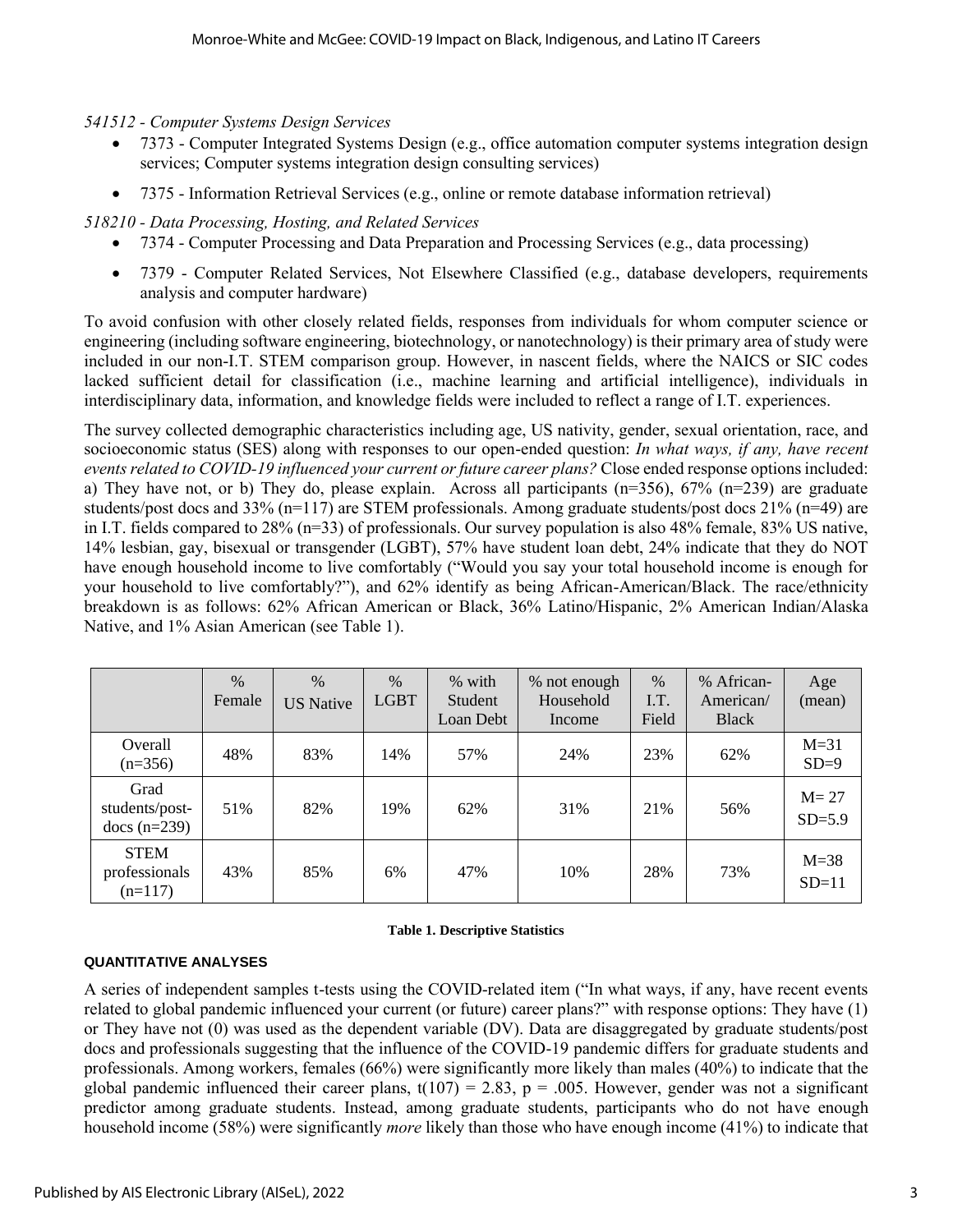the global pandemic influenced their career plans,  $t(130) = 2.41$ ,  $p = .017$ . However, household income was not a significant predictor among I.T. professionals. These findings are consistent with the overall binary logistic regression model which indicates that household income was a significant predictor of our DV. That is, participants who do not have enough household income to live comfortably were more than twice (2.04) as likely to indicate that the global pandemic influenced their career plans (see Table 2). No significant differences were found between I.T. and non-I.T. STEM students or professionals for any of our models.

| Predictors                  | B       | S.E. | Wald | Sig.     | Exp(B) |
|-----------------------------|---------|------|------|----------|--------|
| I.T. Field                  | .16     | .28  | .32  | .574     | 1.17   |
| Female                      | .32     | .24  | 1.84 | .175     | 1.38   |
| <b>US</b> Native            | .25     | .32  | .60  | .437     | 1.28   |
| African American/Black      | .14     | .26  | .32  | .574     | 1.16   |
| Age                         | .03     | .02  | 2.99 | .084     | 1.03   |
| <b>LGBT</b>                 | .17     | .33  | .28  | .598     | 1.19   |
| <b>STEM Professional</b>    | $-.02$  | .31  | .00. | .958     | 0.98   |
| Not enough household income | .71     | .28  | 6.27 | $.012*$  | 2.04   |
| <b>Student Loan Debt</b>    | $-.04$  | .24  | .02  | .883     | 0.97   |
| Constant                    | $-1.62$ | .55  | 8.53 | $.003**$ | 0.20   |

Note. 04 (Cox & Snell), .06 (Nagelkerke). Model  $\chi^2$  (9) =14.27, p=.113.

#### **Table 2. Binary Logistic Regression of COVID-19 Impact**

Disaggregating the data by graduate students/post docs and professionals suggest; however, that among graduate students, Household income was a significant predictor. That is, graduate students who do not have enough household income are over twice as likely (2.14) to be influenced by the global pandemic (Table 3).

| Predictors                  | B       | S.E. | Wald | Sig.    | Exp(B) |
|-----------------------------|---------|------|------|---------|--------|
| I.T. Field                  | .09     | .37  | .06  | .809    | 1.09   |
| Female                      | $-.01$  | .29  | .00  | .963    | 0.99   |
| <b>US</b> Native            | .29     | .38  | .59  | .444    | 1.34   |
| African American/Black      | .15     | .30  | .23  | .630    | 1.16   |
| Age                         | .03     | .03  | .74  | .388    | 1.03   |
| <b>LGBT</b>                 | .10     | .37  | .07  | .797    | 1.10   |
| Not enough household income | .76     | .31  | 6.04 | $.014*$ | 2.14   |
| <b>Student Loan Debt</b>    | $-.26$  | .30  | .74  | .388    | 0.77   |
| Constant                    | $-1.27$ | .88  | 2.06 | .151    | 0.28   |

Note. 04 (Cox & Snell), .05 (Nagelkerke). Model  $\chi$ 2 (8) =8.61, p=.376.

**Table 3. Impact of COVID-19 on Graduate Students Only**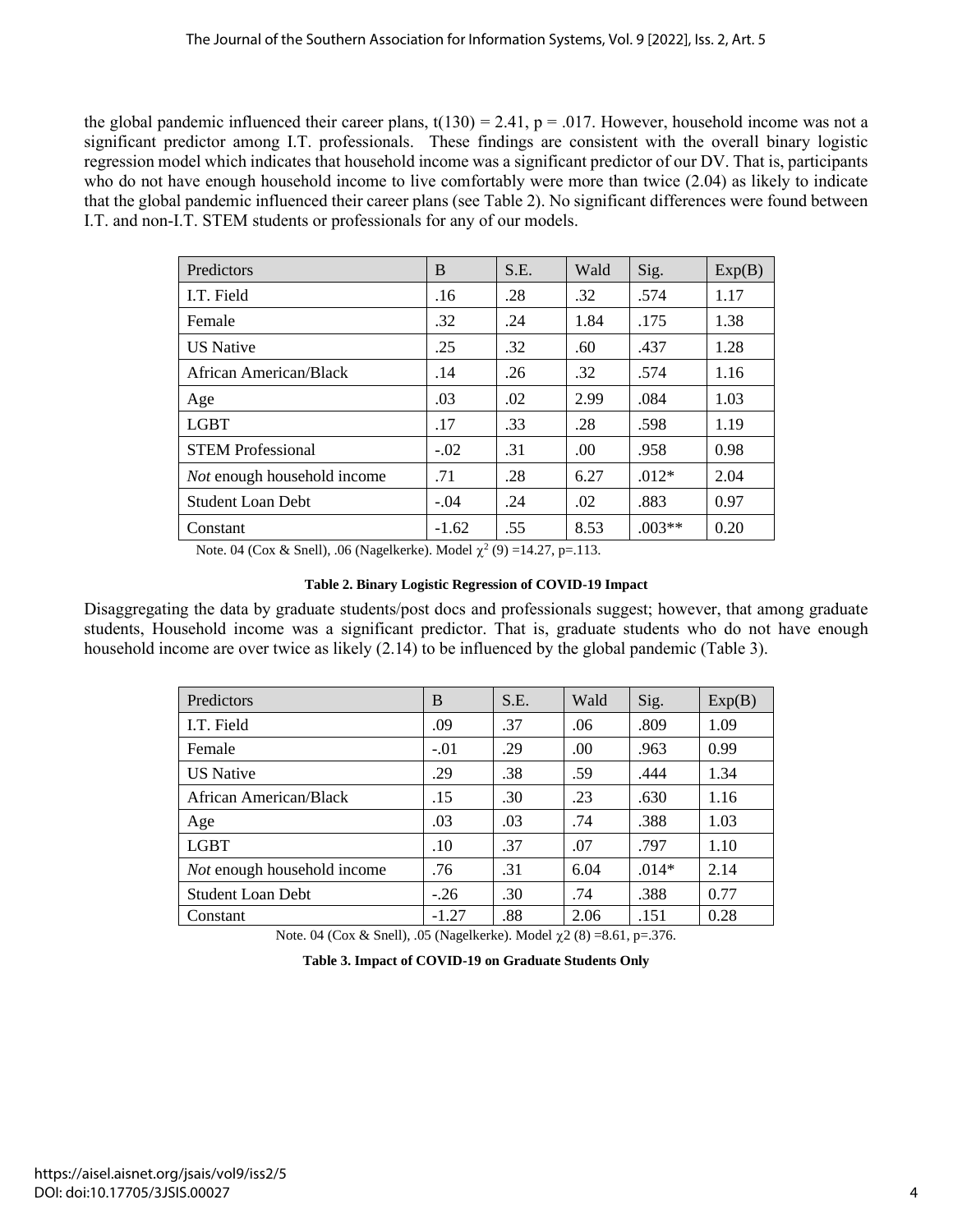| Predictors                         | B       | S.E. | Wald | Sig.    | Exp(B) |
|------------------------------------|---------|------|------|---------|--------|
| I.T. Field                         | .27     | .48  | .33  | .565    | 1.32   |
| Female                             | 1.09    | .44  | 6.04 | $.014*$ | 2.97   |
| <b>US Native</b>                   | .24     | .70  | .11  | .735    | 1.27   |
| African American/Black             | .15     | .56  | .08  | .782    | 1.17   |
| Age                                | .04     | .02  | 2.91 | .088    | 1.04   |
| <b>LGBT</b>                        | 1.32    | .92  | 2.08 | .149    | 3.75   |
| <i>Not</i> enough Household income | .59     | .75  | .61  | .434    | 1.80   |
| <b>Student Loan Debt</b>           | .48     | .44  | 1.19 | .276    | 1.62   |
| Constant                           | $-2.59$ | 1.04 | 6.18 | $.013*$ | 0.08   |

Among STEM professionals, on the other hand, gender was a significant predictor. That is, *female* STEM professionals were nearly three times (2.97) more likely than males to be influenced by the pandemic (Table 4).

Note. .12 (Cox & Snell), .16 (Nagelkerke). Model  $\chi$ 2 (8) =13.28, p=.103.

#### **Table 4. Impact of COVID-19 on STEM Professionals Only**

#### **QUALITATIVE ANALYSES**

In this qualitative phase, responses between I.T. graduate students and I.T. professionals were compared in alignment with differences identified during the quantitative phase of the study. Content analysis was conducted to extract themes from participants' answers to the following open-ended question: "In what ways, if any, have recent events related to global pandemic influenced your current (or future) career plans?" Thematic coding of participants' open-ended responses involved iteratively coding for overarching themes with thick descriptions and anonymized quotes (Table 5). Only participants who reported being influenced by the pandemic were asked to elaborate on their responses. In total, 44 participants in I.T. fields reported being influenced by the pandemic; 42 further elaborated on their responses. Among the 42, 26 were graduate students in an I.T. field and 16 were I.T. working professionals.

| <b>Overarching Themes</b> |                                          | % Overall<br>$(n=42)$ | Sample Quote                                                                                                                                                                                                                                                                                                                               |
|---------------------------|------------------------------------------|-----------------------|--------------------------------------------------------------------------------------------------------------------------------------------------------------------------------------------------------------------------------------------------------------------------------------------------------------------------------------------|
| $1_{-}$                   | Research and/or<br>graduation setbacks   | 17%                   | It influences plans as far as graduation time. My dissertation<br>[research was] put on hold because of COVID and isolation.                                                                                                                                                                                                               |
| 2.                        | Hiring freezes                           | 17%                   | Some job postings have gotten canceled.                                                                                                                                                                                                                                                                                                    |
| 3.                        | Professional<br>networking<br>challenges | 17%                   | Business development activities are severely limited due to the<br>inability to meet with prospective customers in person. While the<br>potential for virtual meetings does exist, in person meetings are<br>crucial to building the confidence and trust that is necessary in<br>establishing the foundation for a business relationship. |
| $\mathbf{4}$ .            | Career/Financial<br>Instability          | 17%                   | I wonder if I'll be financially stable, or if I'll be able to get a position<br>of any kind.                                                                                                                                                                                                                                               |
| 5.                        | Work/Life Stability                      | 12%                   | Now I'd rather work somewhere that allows remote work                                                                                                                                                                                                                                                                                      |
| 6.                        | Entrepreneurial<br>Desire                | 10%                   | Very important to develop an income separate from my job. Will be<br>focusing on that within the next 2 years.                                                                                                                                                                                                                             |
| 7.                        | Job progression<br>setbacks              | 10%                   | I have been skeptical to look for new opportunities in new places                                                                                                                                                                                                                                                                          |
|                           | Other                                    | 2%                    | Concerned about the responses from police officers/political leaders<br>and lynching in certain cities.                                                                                                                                                                                                                                    |

| Table 5. COVID-19 Impact on Career Trajectory Themes |  |
|------------------------------------------------------|--|
|------------------------------------------------------|--|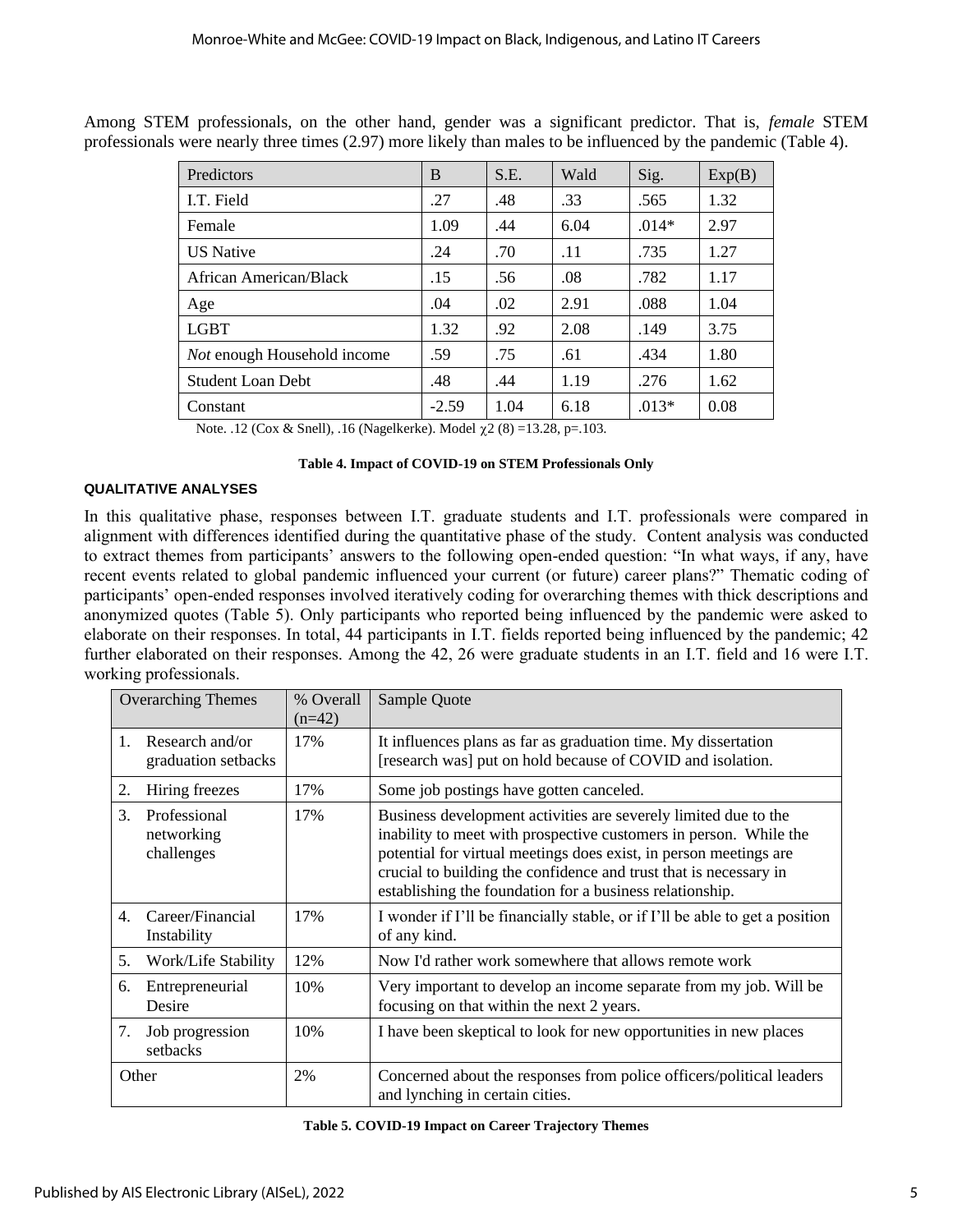#### **Summary of Qualitative Results**

Differences between I.T. graduate students and professionals emerged in the qualitative analysis validating differences observed in the quantitative phase of the study. For example, among graduate students, research setbacks, hiring freezes, and career/financial instability were the top three most common themes; among I.T. professionals, issues related to job progression, networking challenges and a desire for more work/life balance and/or independence (e.g., entrepreneurship) were the most frequent themes (Table 6).

| Overarching themes                       | Graduate students<br>in I.T. fields | Professionals<br>in I.T. fields | Overall   |
|------------------------------------------|-------------------------------------|---------------------------------|-----------|
| 1. Research and/or graduation setbacks   | 6(23%)                              | 1(6%)                           | 7(17%)    |
| Hiring freezes<br>2.                     | 5(19%)                              | 2(13%)                          | 7(17%)    |
| Professional networking challenges<br>3. | 4(15%)                              | 3(19%)                          | 7(17%)    |
| Career/Financial Instability<br>4.       | 7(27%)                              |                                 | 7(17%)    |
| Work/Life Balance<br>5.                  | 2(8%)                               | 3(19%)                          | 5(12%)    |
| <b>Entrepreneurial Desire</b><br>6.      | 1(4%)                               | 3(19%)                          | $4(10\%)$ |
| Job progression setbacks                 | --                                  | 4(25%)                          | $4(10\%)$ |
| Other                                    | 1(4%)                               |                                 | $1(2\%)$  |
| Total                                    | 26 (100%)                           | $16(100\%)$                     | 42 (100%) |

**Table 6. COVID-19 Impact on Career Trajectory by I.T. graduate students and I.T. professionals**

**Economic and Job Insecurity (n=14).** Among minoritized graduate students, the global pandemic led to greater economic instability and job uncertainty. Furthermore, feelings of instability and uncertainty were particularly apparent among graduate students who indicated that their household income is NOT enough for them to live comfortably, exacerbating historical racial/gender barriers. Several students indicated that they were "nervous" and "concerned" about hiring freezes in academia and job postings and interviews being postponed or canceled. Martina, an African-American female, voiced uncertainty about her future as she had "job offers that were postponed due to the pandemic." Similarly, Deborah, an African-American female, describes how hiring freezes in academia have impelled her to consider pursuing industry positions:

*"I have been more open to (more stable, better benefits) industry jobs post-graduation as opposed to strictly leaning toward the academic market."*

**Research Setbacks (n=7).** Another major theme that emerged among graduate students was the detrimental impact of the pandemic on their research progress. Setbacks related to their doctoral research also influenced their "graduation timing." For example, a few students indicated that delays in the IRB office and caused major disruptions to their research, which will inevitably delay their graduation. For example, Kai, an American Indian/Alaska Native male, expressed that limited access to facilities curtailed progress in his work.

*"Set me back on my work by not being able to access facilities."*

Sarah, an African-American female describes how being forced to work remotely, coupled with IRB issues, destabilized her research plans for the foreseeable future:

*"The pandemic has delayed activities in the IRB office and delayed me doing research. I have also been remote for 8 months and it will continue into next year."* 

In fact, for Paolo, a Latino male, research setbacks caused by the pandemic were so damaging that his career trajectory has shifted:

*"My research has been delayed and I will likely do an industry job instead of academia…"* 

**Networking Challenges & Business Setbacks (n=11).** While research setbacks and job freezes were *not* as common among STEM professionals in I.T. fields, the pandemic seemed to have caused major impediments to their business development and job progression. In particular, for Thea, an African-American female, the ability to travel during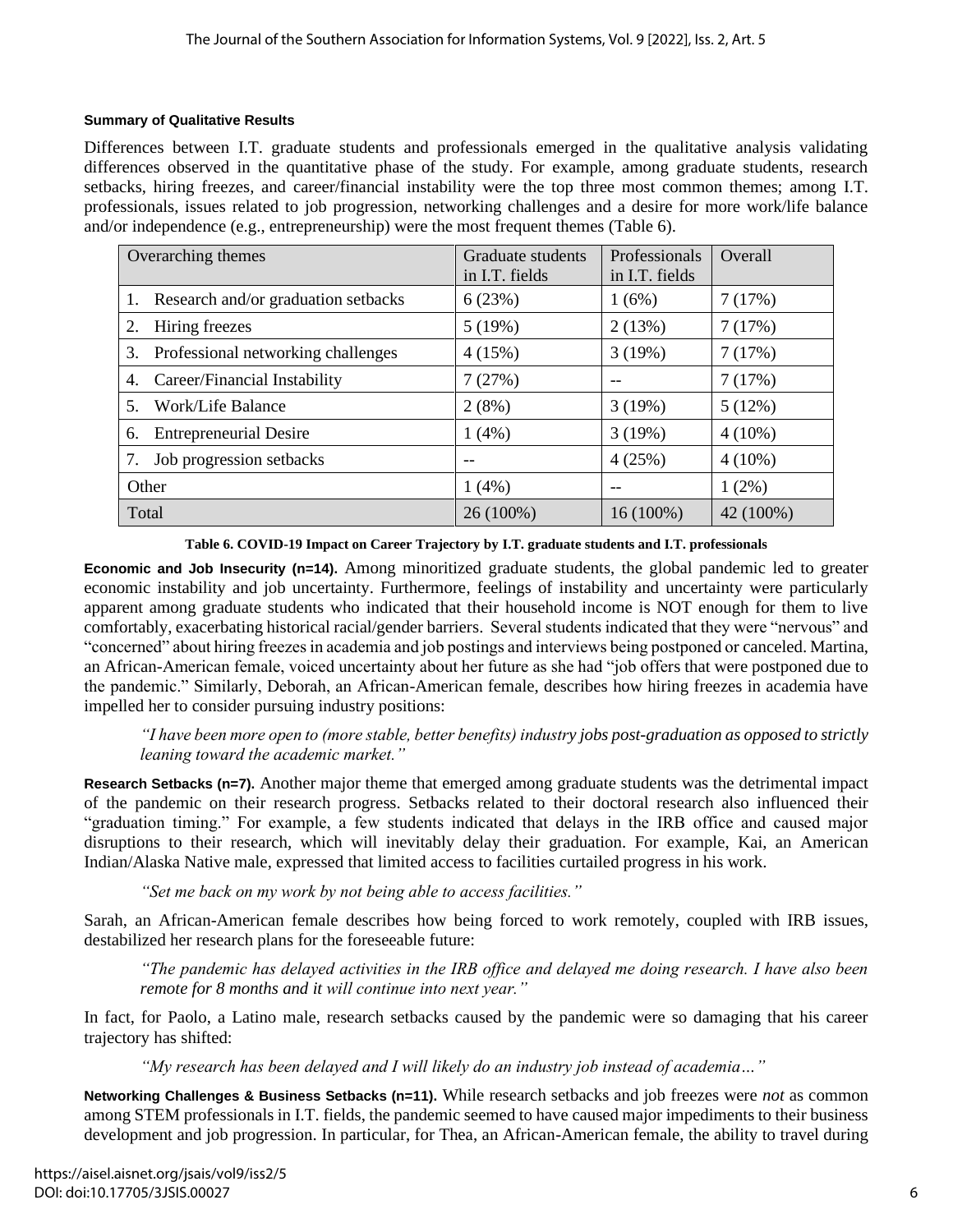the pandemic and meet with potential clients and network with others in-person at conferences limited their business development activities:

*"Business development activities are severely limited due to the inability to meet with prospective customers in person. While the potential for virtual meetings does exist, in person meetings are crucial to building the confidence and trust that is necessary in establishing the foundation for a business relationship. As a result, our business growth and profitability are dramatically hindered. Moreover, many prospective business customers (small and medium sized business) are experiencing significant business downturn and revenue losses that are preventing them from investing in incremental products and services and their associated expenses."*

For others, remote work has prevented them from seeking other job opportunities and progressing in their careers. Natasha, an African-American female participant said that remote work has deterred her from "taking on a lot of responsibility" in her job; for Diego, a Latino Male, the pandemic has dissuaded him from pursuing new opportunities and kept him "motivated to keep his current job."

**Economic Independence and Work/Life Stability (n=9).** Another major theme among professionals that emerged was the growing need to create more work/life stability and build their own businesses. For example, Emilio, a Latino male respondent is so pleased with remote work that he portends to leave the workforce entirely if forced to return to the office:

*"Possibly retire once we are required to go back to work full time in the office."*

However, the desire to establish independence through entrepreneurship was particularly true for *female* professionals. For instance, Sasha and Angela two African-American female professionals in I.T. fields explained their need to establish independence as a desire to create a steady stream of income that is *not* subject to the ebb and flow of 'Corporate America.'

*"[The pandemic] makes me want to push on developing my own business(es), so that: 1) I am not dependent on anyone else, 2) can work to develop a business(es) that can improve our community, and 3) have a business/wealth that can be passed down to my children."*

*"I'll definitely want to build up my own business and not rely on a corporation."* 

Female I.T. professionals were also likely to perceive working remotely as a refreshing change to their daily grind. Keisha and Esther, two African American females noted that working from home has given them confidence in their ability to strike a healthy work/life balance from home and within their community.

*"Since I will be working from home for the foreseeable future and travel is restricted, I will likely relocate to be closer to my family, and to also be in a more diverse area."*

*"Helped me to realize that a healthy balance of working from home and at the workplace, can be effective."*

#### **CONCLUSION AND DISCUSSION**

This study contributes to our understanding of the impact of the COVID-19 pandemic on the career plans of the I.T. workers, particularly Black, Indigenous, and Latino graduate students, and suggests recommendations to mitigate attrition of these future professionals from the field. There have been a number of policy innovations spurred by the pandemic adopted to address the financial strain of COVID-19 on graduate students. However, only a small fraction of graduate schools have extended funding for their students which includes health coverage, and increased eligibility and access for assistantships that cater to remote learning. To curb exit from academic pathways for these students, another approach would be to provide additional financial support for those participating in online teaching or extended assistantships from two semesters (9 months) full year (12 months) timeframes. Institutions could also encourage graduate students to reach candidacy, fund or supplement health care over the summer and winter breaks, build daycare centers for undergraduate and graduate students or subsidize daycare costs, reduce charges for online courses, and allow students to retain tuition and fee waivers while enrolled in all online courses; and offer professional development and target timelines toward dissertation progress. This suite of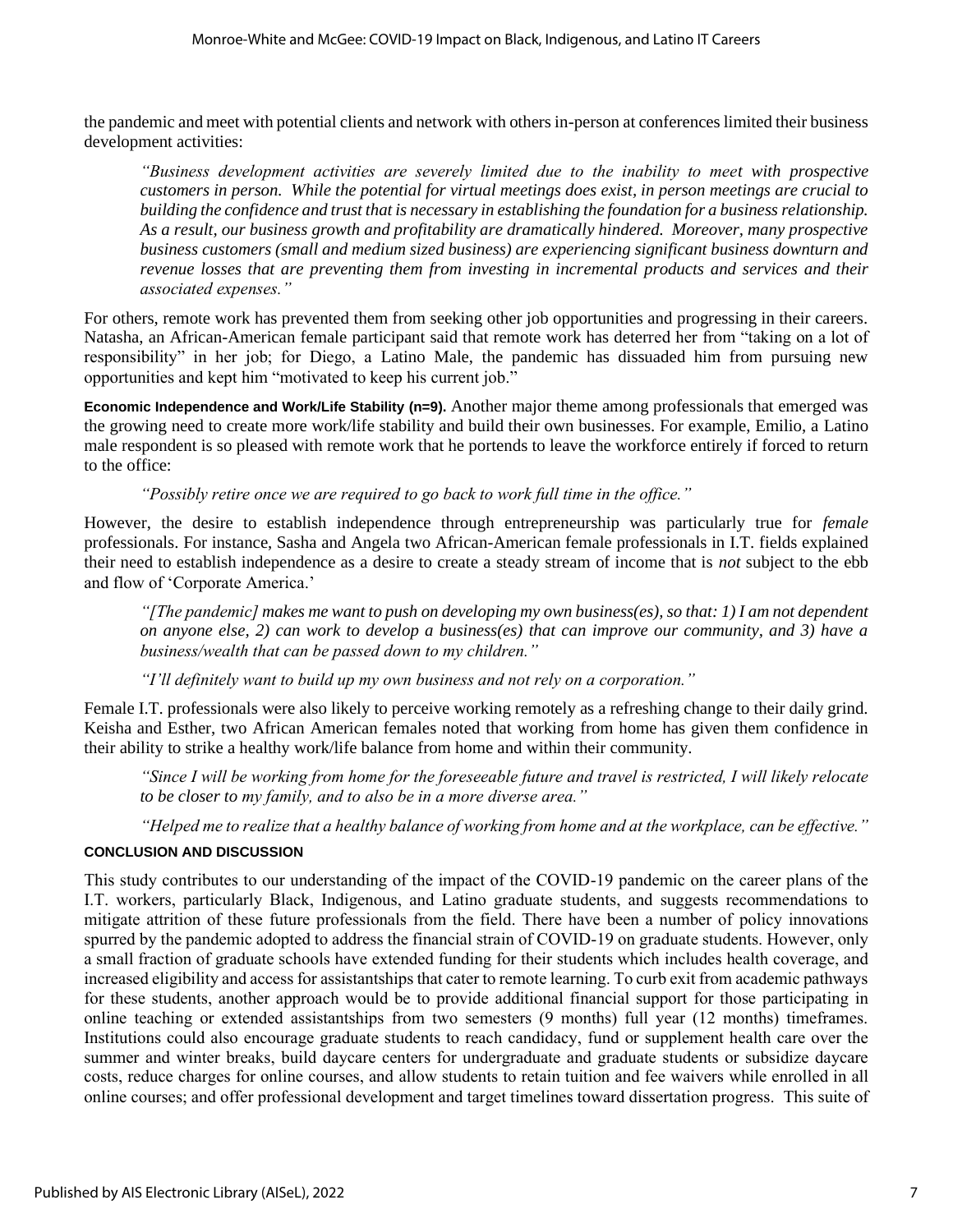recommended changes would help to shield students from future financial insecurity and research setbacks described above.

The clear and disproportionate impact of COVID-19 on women I.T. professionals also warrants more gender-centric policy innovations to meet the needs of women who often serve as caregivers to children and/or older relatives, as well as addressing income inequality for women, where minoritized women suffer the most. For example, institutional innovations should be designed to build child and senior care facilities. Likewise, flexible work and learn from home policies will likely remain an expectation of Black, Indigenous, and Latino graduate I.T. students and professionals. The pandemic has also heightened I.T. graduate students' and professionals' awareness of establishing multiple sources of income to guard against economic uncertainty. Universities can help meet this need by facilitating race and gender-conscious innovative and entrepreneurial learning at their home institutions via courses, programs, workshops, etc. specifically tailored to meet the interests of Black, Indigenous, and Latino I.T. Populations via partnerships with organizations like GEM, Black Data Processing Associates (BDPA), The PhD Project, SACNAS (Society for Advancement of Chicanos/Hispanics and Native Americans in Science), etc. This shift would help signal the legitimization and value of scholarship and entrepreneurship that harmonizes with diversity, equity, and inclusion, empowering Black, Latino, and Indigenous I.T. students. Likewise, by embracing and acknowledging the post-COVID-19 workplace landscape (i.e., one that is increasingly virtual, demographically diverse, economically varied – including dual jobholders, hybrid, and part-time entrepreneurs) institutions would strengthen recruitment and retention of these future Black, Indigenous, and Latino I.T. workers.

#### **FUTURE DIRECTIONS**

Achieving more racially inclusive graduate programs will advance the goal of racially diversifying and increasing the inclusivity of students and scholars of color; however, scholars and policymakers must still seek to better understand the impact of COVID-19 on graduate students of color—from admissions through graduation and into their careers. Ultimately, research and policy agendas should aim to understand how the pandemic and existing institutional structures hamper the retention of I.T. students and professionals and identify interventions universities can employ to alleviate disproportionate impacts on I.T. graduate students of color.

#### **ACKNOWLEDGMENTS**

This material is based upon work supported by the National Science Foundation under Grant No. 1940055. Any opinions, findings, and conclusions, or recommendations expressed in this material are those of the author(s) and do not necessarily reflect the views of the National Science Foundation.

#### **REFERENCES**

- 1. Arshad, M. (2020). COVID-19: It's time to be thankful to our ICT professionals. Information Technology & Electrical Engineering, 9(2), 23-31.
- 2. Ashcraft, C., McLain, B., & Eger, E. (2016). Women in tech: The facts. National Center for Women & Technology (NCWIT).
- 3. Cain, C. C., & Trauth, E. M. (2013, May). Stereotype threat: the case of black males in the I.T. profession. In Proceedings of the 2013 Annual Conference on Computers and People Research (pp. 57-62).
- 4. Forakis, J., March, J. L., & Erdmann, M. (2020). The Impact of COVID-19 on the Academic Plans and Career Intentions of Future STEM Professionals. Journal of Chemical Education, 97(9), 3336-3340.
- 5. Fulweiler, R. W., Davies, S. W., Biddle, J. F., Burgin, A. J., Cooperdock, E. H., Hanley, T. C., Kenkel, C. D., Marcarelli, A. M., Matassa, C.M., Mayo, T., Santiago-Vàzquez, L. Z., Traylor-Knowles, N., & Ziegler, M. (2021). Rebuild the Academy: Supporting academic mothers during COVID-19 and beyond. PLoS biology, 19(3), e3001100.
- 6. Gidley, J. M., Hampson, G. P., Wheeler, L., & Bereded-Samuel, E. (2010). From access to success: An integrated approach to quality higher education informed by social inclusion theory and practice. Higher Education Policy, 23(1), 123-147.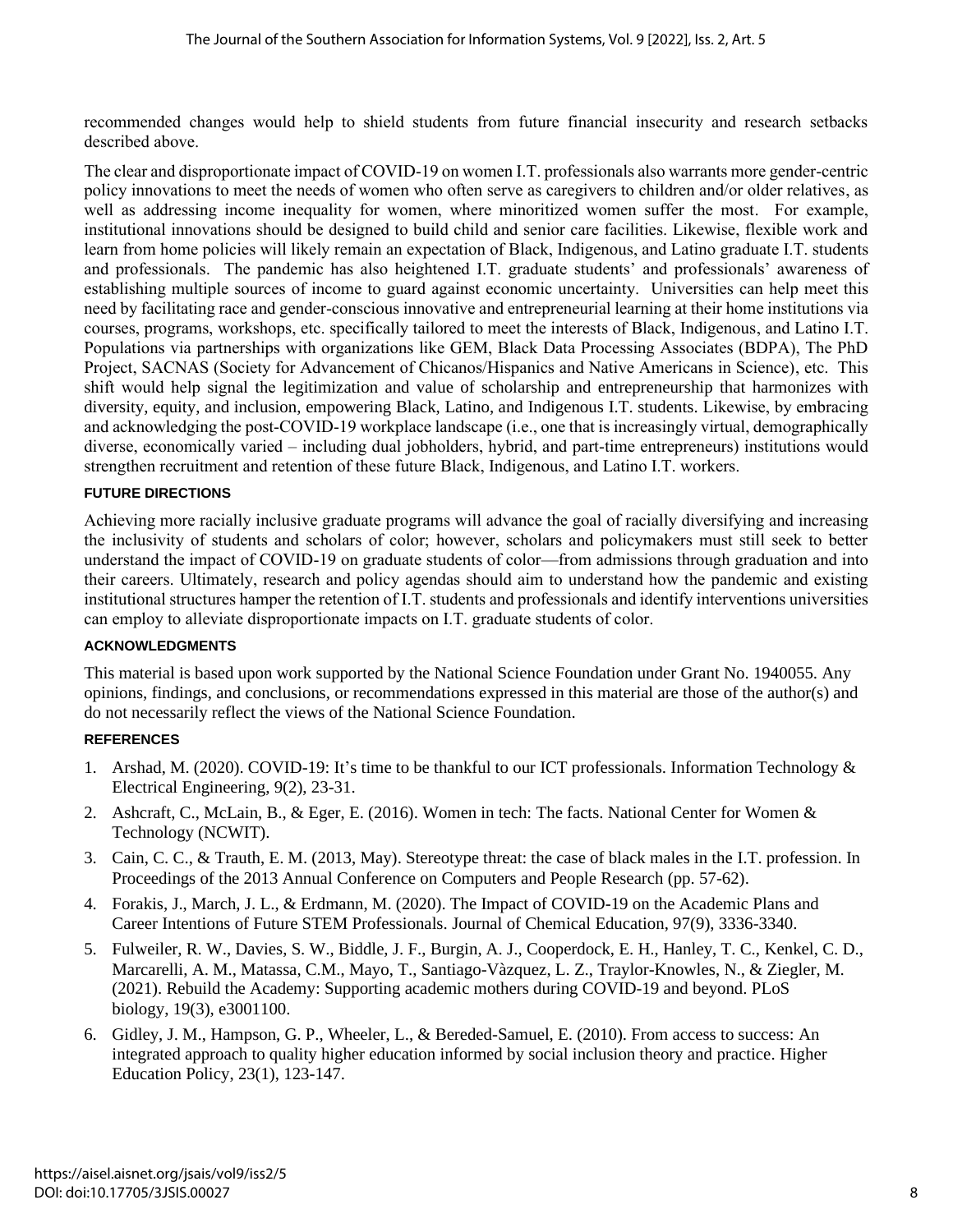- 7. Hasan, N., & Bao, Y. (2020). Impact of "e-Learning crack-up" perception on psychological distress among college students during COVID-19 pandemic: A mediating role of "fear of academic year loss". Children and Youth Services Review, 118, 105355.
- 8. IF4IT (2012). Information technology (definition). Retrieved from [http://www.if4it.com/SYNTHESIZED/GLOSSARY/I/Information\\_Techn ology\\_I.T..html](http://www.if4it.com/SYNTHESIZED/GLOSSARY/I/Information_Techn%20ology_IT.html)
- 9. Kantamneni, Neeta. "The impact of the COVID-19 pandemic on marginalized populations in the United States: A research agenda." (2020): 103439.
- 10. Levine, F. J., Nasir, N. I. S., Ríos-Aguilar, C., Gildersleeve, R. E., Rosich, K. J., Bang, M., Bell, N. E., & Holsapple, M. A. (2021). Voices from the Field: The Impact of COVID-19 on Early Career Scholars and Doctoral Students. American Educational Research Association (AERA).
- 11. McCrone, D., & Bechhofer, F. (2008). National identity and social inclusion. Ethnic and racial studies, 31(7), 1245-1266.
- 12. McGee, E. O. (2020). Black, Brown, Bruised: How Racialized STEM Education Stifles Innovation. Cambridge, MA: Harvard Education Press.
- 13. Oxoby, R. (2009). Understanding social inclusion, social cohesion, and social capital. International Journal of Social Economics.
- 14. Rai, A. (2020). Editor's comments: The COVID-19 pandemic: Building resilience with IS research. Management Information Systems Quarterly, 44(2), iii-vii.
- 15. Sahu, P. (2020). Closure of universities due to Coronavirus disease 2019 (COVID-19): Impact on education and mental health of students and academic staff. Cureus, 12(4), DOI: [10.7759/cureus.7541](https://www.researchgate.net/deref/http%3A%2F%2Fdx.doi.org%2F10.7759%2Fcureus.7541?_sg%5B0%5D=3YaWD2hpABMH8lkXPhFKSPH3-yLg0bcoWhYpP2oYyS6v1yFTXkG0bs7WRiSCRdVnmJ9-6mSJ4U-C3qdqE7neDHbk1Q.abGECGu-jUDAsqlvyGoL-0cGJugd1-T-Xv7WAaqQOhWehdiPIKkV7VrKDX1l3TFjZcUD6xtQ3G-pa3OTjW-3hQ).
- 16. Singh, R. P., Javaid, M., Haleem, A., Vaishya, R., & Bahl, S. (2020). Significance of Health Information Technology (HIT) in context to COVID-19 pandemic: Potential roles and challenges. Journal of Industrial Integration and Management, 5(4).
- 17. Trauth, E. M., & Howcroft, D. (2006). Social inclusion and the information systems field: why now?. In Social inclusion: Societal and organizational implications for information systems (pp. 3-12). Springer, Boston, MA.
- 18. Trauth, E. M., Cain, C. C., Joshi, K. D., Kvasny, L., & Booth, K. M. (2016). The influence of gender-ethnic intersectionality on gender stereotypes about I.T. skills and knowledge. ACM SIGMIS Database: the DATABASE for Advances in Information Systems, 47(3), 9-39.
- 19. Urbaczewski, A., & Lee, Y. J. (2020). Information Technology and the pandemic: a preliminary multinational analysis of the impact of mobile tracking technology on the COVID-19 contagion control. European Journal of Information Systems, 29(4), 405-414.
- 20. Windeler, J., Petter, S., Chudoba, K., Coleman, E., and Fox, G. (2018) 2018 AIS Community Report: Diversity and Inclusion in the AIS. Special Interest Group on Social Inclusion (SIGSI). Retrieved from: <https://aisnet.org/page/DiversityInclusion>